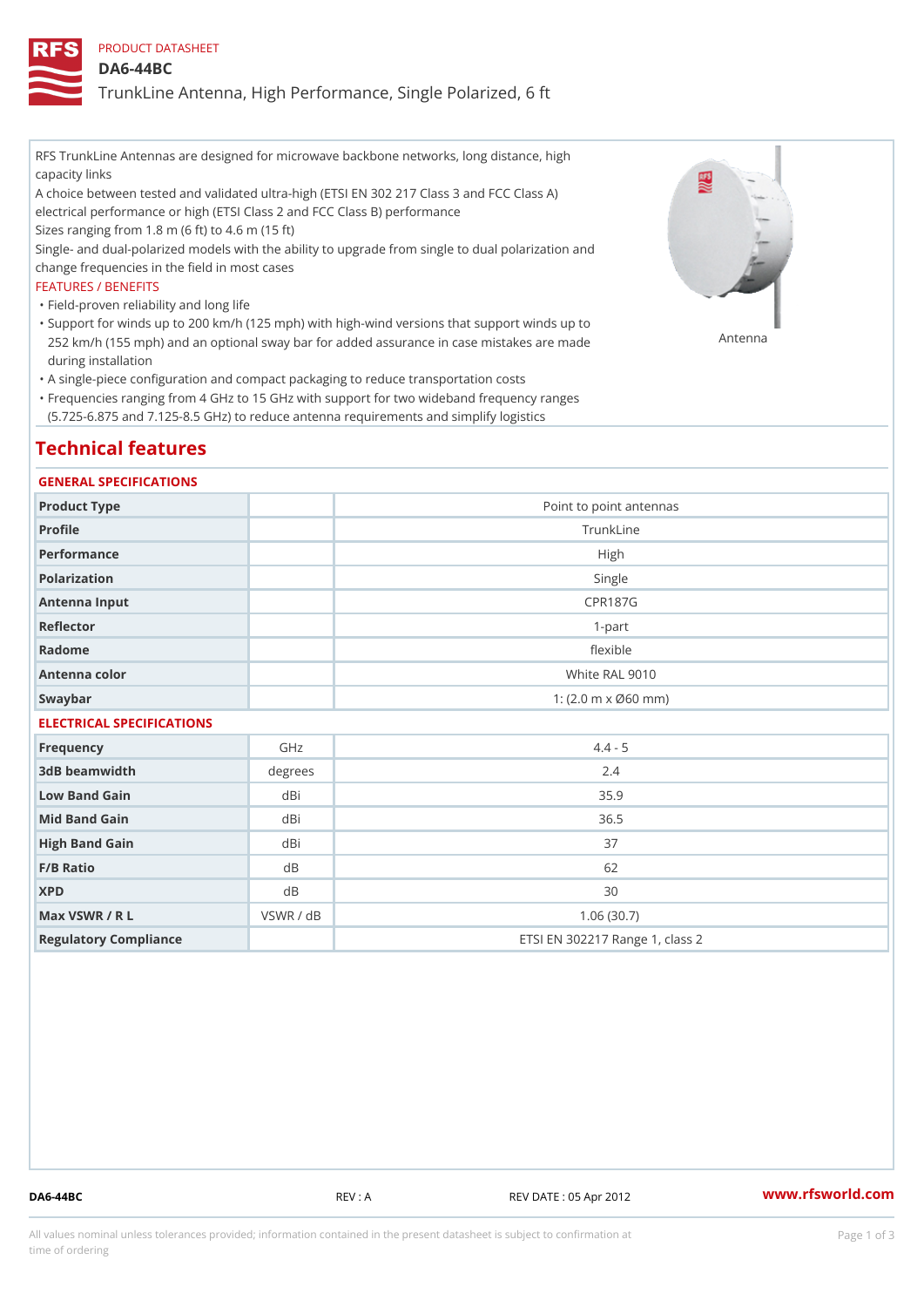## PRODUCT DATASHEET

### DA6-44BC

TrunkLine Antenna, High Performance, Single Polarized, 6 ft

| MECHANICAL SPECIFICATIONS                                               |              |                                                                           |  |  |
|-------------------------------------------------------------------------|--------------|---------------------------------------------------------------------------|--|--|
| Diameter                                                                | ft $(m)$     | 6(1.8)                                                                    |  |  |
| Elevation Adjustment                                                    | degree:      | ± 5                                                                       |  |  |
| Azimuth Adjustment                                                      | degrees      | ± 5                                                                       |  |  |
| Polarization Adjustment                                                 | degrees      | ± 5                                                                       |  |  |
| Mounting Pipe Diameter<br>minimum                                       | $mm$ (in)    | 114(4.5)                                                                  |  |  |
| Mounting Pipe Diameter<br>maximum                                       | $mm$ (in)    | 114(4.5)                                                                  |  |  |
| Approximate Weight                                                      | kg (lb)      | 95(209)                                                                   |  |  |
| Survival Windspeed                                                      | $km/h$ (mph) | 200 (125)                                                                 |  |  |
| Operational Windspeed                                                   | $km/h$ (mph) | 190 (118)                                                                 |  |  |
| <b>STRUCTURE</b>                                                        |              |                                                                           |  |  |
| Radome Material                                                         |              | PVC coated fabric                                                         |  |  |
| FURTHER ACCESSORIES                                                     |              |                                                                           |  |  |
| optional Swaybar                                                        |              | 1: SMA-SK-60-2000A (2.0 m x Ø60mm)                                        |  |  |
| Further Accessories                                                     |              | SMA-WK-6A : Wind Kit<br>SMA-SKO-UNIVERSAL-L : Universal sway bar fixation |  |  |
| MOUNTOUTLINE                                                            |              |                                                                           |  |  |
| m m<br>$Dimension_A$<br>(in)                                            |              | 2000(79)                                                                  |  |  |
| m <sub>m</sub><br>Dimension_B<br>(in)                                   |              | 1242(48.9)                                                                |  |  |
| m m<br>$Dimension_C$<br>(in)                                            |              | 364(14.3)                                                                 |  |  |
| $Dim_D - D -$<br>m <sub>m</sub><br>$114$ m m (4.5 _ ir ) $\sqrt{$ imple |              | 175(6.9)                                                                  |  |  |

Dimension\_E

Dimension\_F

m<sub>m</sub> (in)

m<sub>m</sub> (in)

283 (11.1)

590 (23.2)

DA6-44BC REV : A REV DATE : 05 Apr 2012 WWW.rfsworld.com